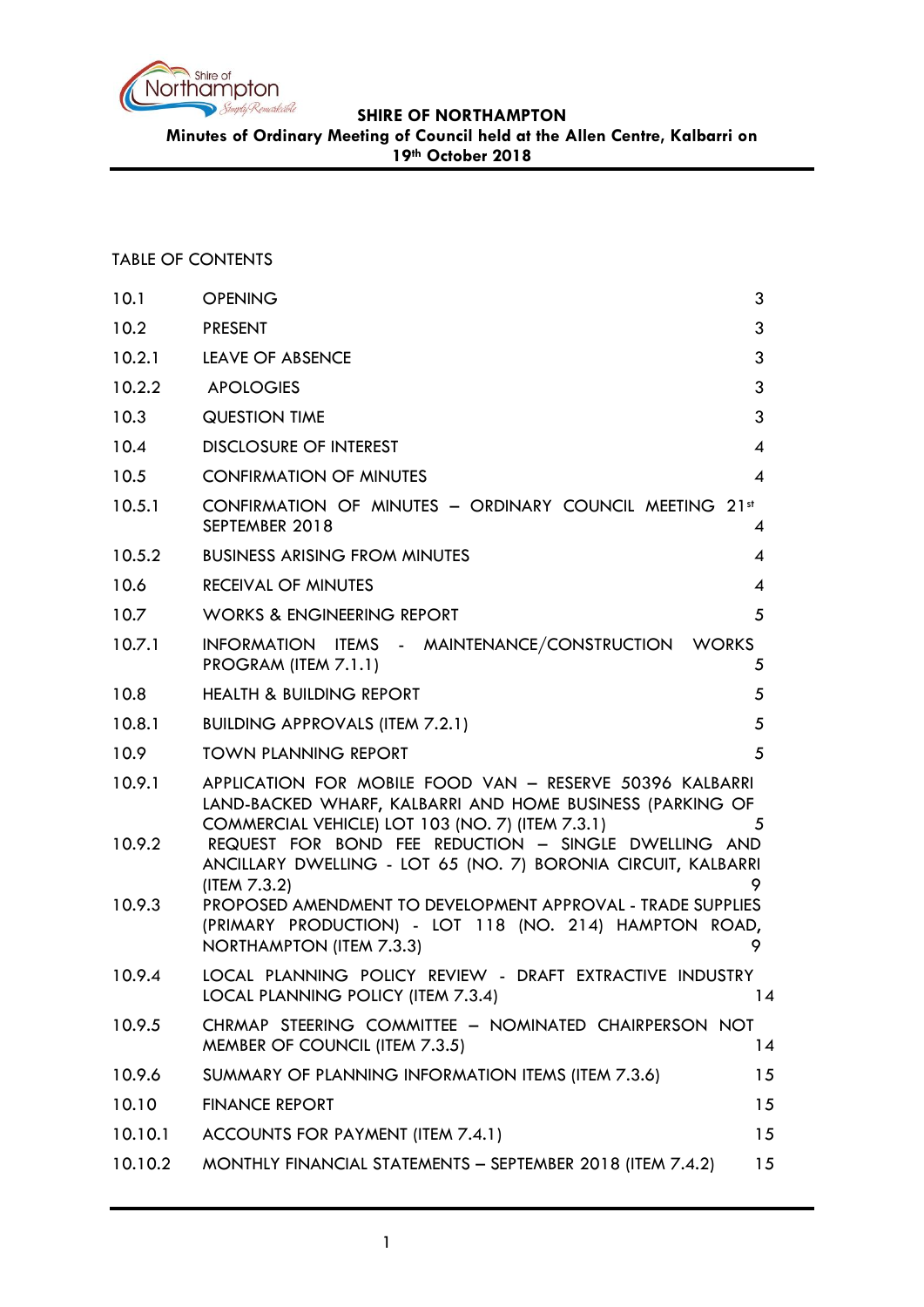

| Minutes of Ordinary Meeting of Council held at the Allen Centre, Kalbarri on<br>19th October 2018 |                                                                                   |    |  |  |
|---------------------------------------------------------------------------------------------------|-----------------------------------------------------------------------------------|----|--|--|
| 10.10.3                                                                                           | 2018-2019 FEES AND CHARGES SCHEDULE ADJUSTMENT (ITEM 7.4.3)                       | 15 |  |  |
| 10.11                                                                                             | <b>ADMINISTRATION &amp; CORPORATE REPORT</b>                                      | 16 |  |  |
| 10.11.1                                                                                           | ROAD MAINTENANCE DIRECT GRANT (ITEM 7.5.1)                                        | 16 |  |  |
| 10.11.2                                                                                           | LAND & ROAD RESERVE TRANSFERS - KALBARRI WORKS DEPOT (ITEM<br>7.5.3               | 16 |  |  |
| 10.11.3                                                                                           | RATES RECOVERY - RODNEY MACKENZIE (ITEM 7.5.3)                                    | 17 |  |  |
| 10.11.4                                                                                           | ELECTRICITY METERS - KALBARRI SPORT & RECREATION CENTRE (ITEM<br>7.5.4            | 17 |  |  |
| 10.11.5                                                                                           | PROPOSED ENTRY STATEMENTS TO KALBARRI COMMERICAL FISHING<br>PRECINCT (ITEM 7.5.5) | 18 |  |  |
| 10.11.6                                                                                           | PORT GREGORY PLAYGROUND (ITEM 7.5.6)                                              | 18 |  |  |
| 10.12                                                                                             | SHIRE PRESIDENT'S REPORT                                                          | 18 |  |  |
| 10.13                                                                                             | <b>COUNCILLORS' REPORTS</b>                                                       | 18 |  |  |
| 10.13.1                                                                                           | <b>CR SMITH</b>                                                                   | 18 |  |  |
| 10.13.2                                                                                           | <b>CR STEWART</b>                                                                 | 19 |  |  |
| 10.13.3                                                                                           | <b>CR PIKE</b>                                                                    | 19 |  |  |
| 10.13.4                                                                                           | <b>CR SUCKLING</b>                                                                | 19 |  |  |
| 10.13.5                                                                                           | <b>CR STOCK-STANDEN</b>                                                           | 19 |  |  |
| 10.14                                                                                             | <b>NEW ITEMS OF BUSINESS</b>                                                      | 19 |  |  |
| 10.14.1                                                                                           | KALBARRI ROADWISE COMMITTEE AWARD                                                 | 19 |  |  |
| 10.14.2                                                                                           | <b>PORT GREGORY FIRE BRIGADE ABLUTIONS</b>                                        | 20 |  |  |
| 10.14.3                                                                                           | PROPOSED AMENDMENT TO THE OPENING OF THE BURNING SEASON 20                        |    |  |  |
| 10.15                                                                                             | <b>NEXT MEETING OF COUNCIL</b>                                                    | 20 |  |  |
| 10.16                                                                                             | <b>CLOSURE</b>                                                                    | 20 |  |  |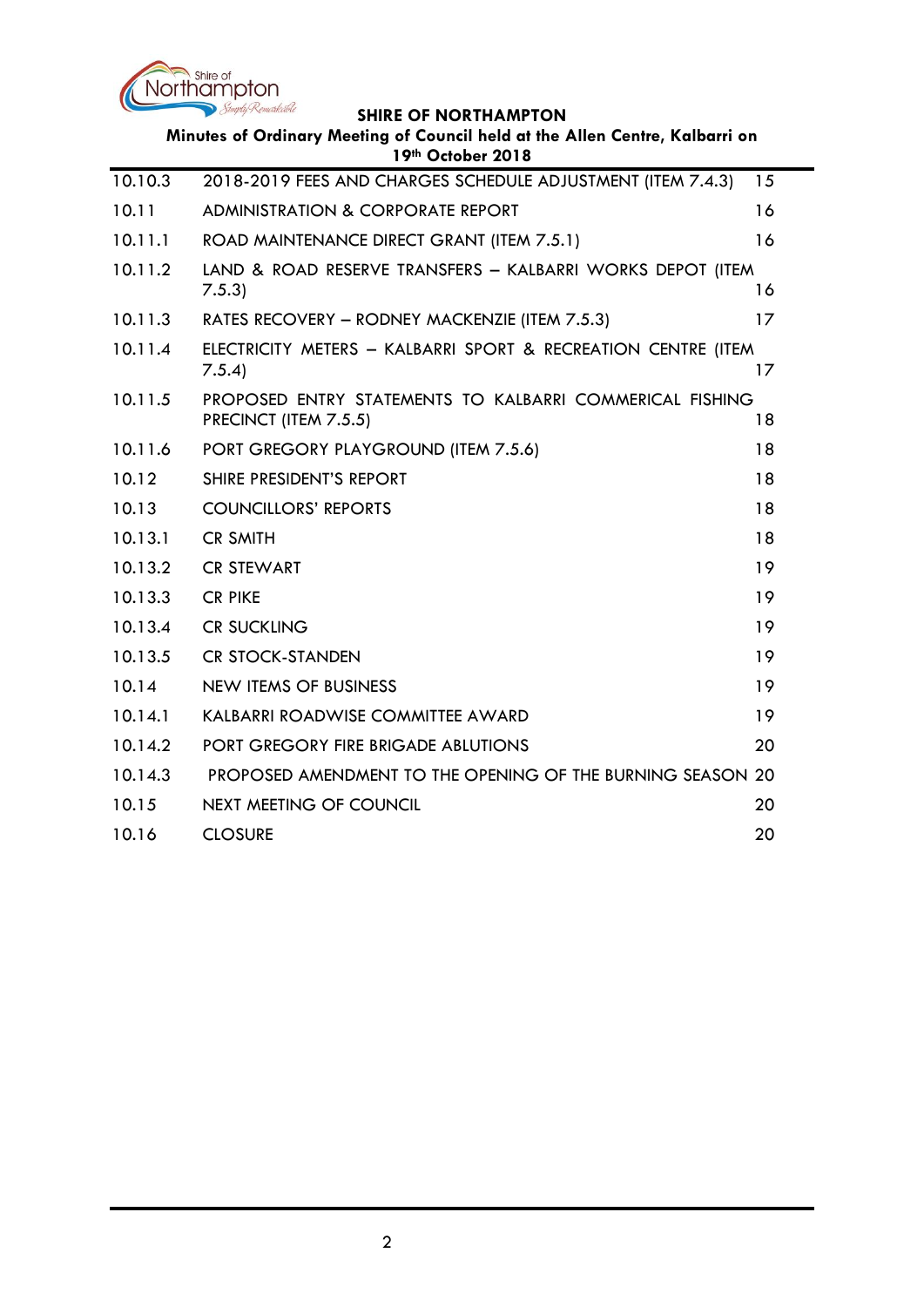

**Minutes of Ordinary Meeting of Council held at the Allen Centre, Kalbarri on** 

#### **19th October 2018**

#### <span id="page-2-0"></span>**10.1 OPENING**

The President thanked all Councillors, staff and gallery present for their attendance and declared the meeting open at 1.00pm.

#### <span id="page-2-1"></span>**10.2 PRESENT**

| Cr C Simkin         | President                      | Northampton Ward |
|---------------------|--------------------------------|------------------|
| Cr S Krakouer       | Deputy President               | Kalbarri Ward    |
| Cr T Carson         |                                | Northampton Ward |
| Cr R Suckling       |                                | Northampton Ward |
| Cr T Hay            |                                | Northampton Ward |
| Cr S Stock-Standen  |                                | Northampton Ward |
| Cr D Pike           |                                | Kalbarri Ward    |
| Cr S Smith          |                                | Kalbarri Ward    |
| <b>Cr P Stewart</b> |                                | Kalbarri Ward    |
| Mr Garry Keeffe     | Chief Executive Officer        |                  |
| Mr Grant Middleton  | Deputy Chief Executive Officer |                  |
| Mrs Deb Carson      | <b>Planning Officer</b>        |                  |

<span id="page-2-2"></span>10.2.1 LEAVE OF ABSENCE

Nil

<span id="page-2-3"></span>10.2.2 APOLOGIES

Nil

#### <span id="page-2-4"></span>**10.3 QUESTION TIME**

Mr Graham Dunn addressed Council on the following matters:

1. Would Council consider providing a heavy-duty commercial bench seat within the Mall area between the Tavern and the Supermarket, which is now Council-controlled land?

Cr Simkin responded, advising that they will review the budget and if there are sufficient funds then Council may be able to address this.

2. Would Council consider grading the area of the Tourist Information Bay upon the Ajana-Kalbarri Road as it is becoming increasingly degraded?

Chief Executive Officer advised that the grader will be in Kalbarri prior to the Christmas break to reconstruct a car park on the foreshore and if so will arrange to have the car park graded as requested.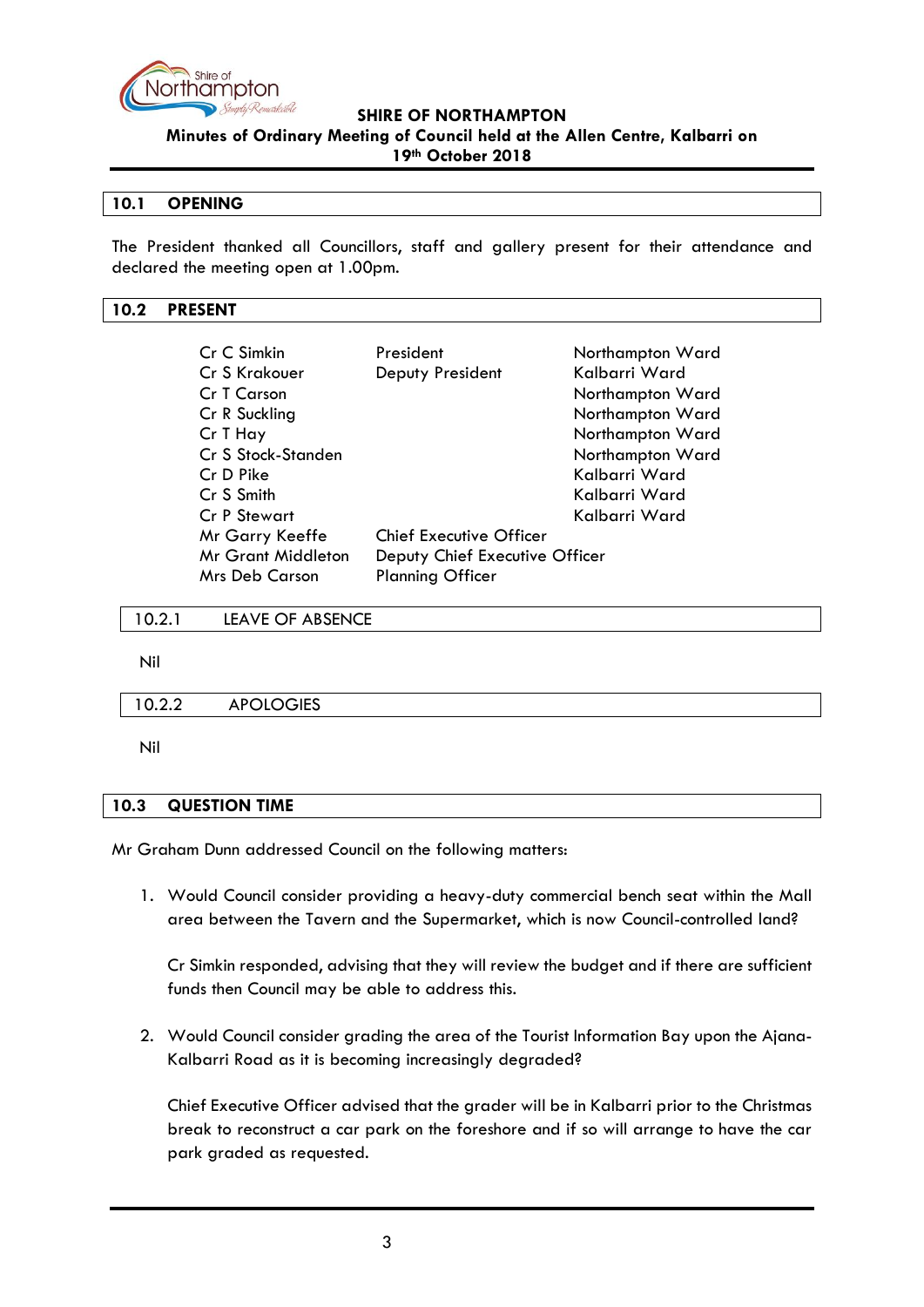

3. Mr Dunn offered his thanks and gratitude to Council for providing the facility that now accommodates the Sea Breeze Day Care Centre, and also for the CEO's assistance with obtaining a Lotterywest grant and assisting the processes required to achieve this.

Cr Simkin accepted Mr Dunn's thanks and acknowledgement.

## <span id="page-3-0"></span>**10.4 DISCLOSURE OF INTEREST**

Cr Hay declared a financial interest in Item 7.5.6 as he has a financial interest in a parcel of land that is adjacent to this proposal, and may incur a financial gain or loss from the decision of Council.

Cr Krakouer declared a financial interest in Item 7.3.1 as he has a financial interest in a similar business to that of the application, and may incur a financial gain or loss from the decision of Council.

## <span id="page-3-2"></span><span id="page-3-1"></span>**10.5 CONFIRMATION OF MINUTES**

10.5.1 CONFIRMATION OF MINUTES - ORDINARY COUNCIL MEETING 21st SEPTEMBER 2018

Moved Cr SMITH, seconded Cr SUCKLING

That the minutes of the Ordinary Meeting of Council held on the 21st September 2018 be confirmed as a true and correct record.

CARRIED 9/0

<span id="page-3-3"></span>10.5.2 BUSINESS ARISING FROM MINUTES

Nil

#### <span id="page-3-4"></span>**10.6 RECEIVAL OF MINUTES**

Moved Cr STOCK-STANDEN, seconded Cr SUCKLING

That the minutes from the Horrocks Beach Coastal Hazard Risk Management and Adaptation Plan Steering Committee Meeting held on 1st October 2018 be received.

CARRIED 9/0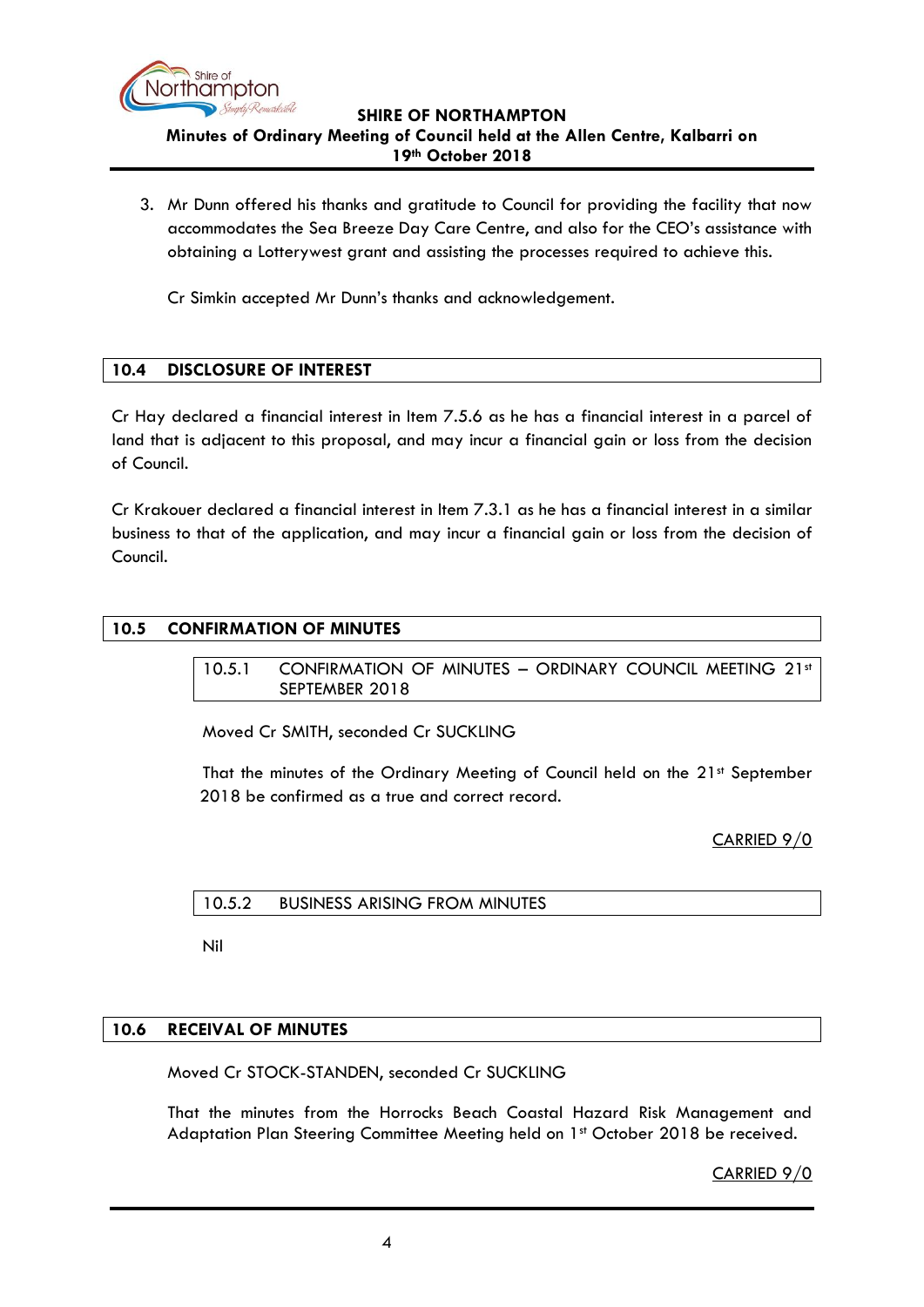

#### <span id="page-4-1"></span><span id="page-4-0"></span>**10.7 WORKS & ENGINEERING REPORT**

10.7.1 INFORMATION ITEMS - MAINTENANCE/CONSTRUCTION WORKS PROGRAM (ITEM 7.1.1)

Noted

#### <span id="page-4-2"></span>**10.8 HEALTH & BUILDING REPORT**

<span id="page-4-3"></span>10.8.1 BUILDING APPROVALS (ITEM 7.2.1)

**Noted** 

#### <span id="page-4-4"></span>**10.9 TOWN PLANNING REPORT**

Cr Krakouer declared a financial interest in Item 7.3.1 as he has a financial interest in a similar business to that of the application, and may incur a financial gain or loss from the decision of Council, and departed the meeting at 1.12pm.

<span id="page-4-5"></span>10.9.1 APPLICATION FOR MOBILE FOOD VAN – RESERVE 50396 KALBARRI LAND-BACKED WHARF, KALBARRI AND HOME BUSINESS (PARKING OF COMMERCIAL VEHICLE) LOT 103 (NO. 7) (ITEM 7.3.1)

Moved Cr SMITH, seconded Cr PIKE

- 1. That Council approve the Application for Development Approval for a food van to operate upon Reserve 50396 subject to the following conditions:
- a. This Development Approval is an approval for the proposed use of a food van for the purposes of the *Shire of Northampton's Local Planning Scheme No. 11 – Kalbarri* and the *Planning and Development Act (2005)* only, and is subject to a Temporary Land Permit being obtained and maintained with the Department of Transport in their capacity as the management body of the reserve, within which the use is proposed to be located;
- b. This approval shall become void if a Temporary Land Permit, issued by the Department of Transport, is not attained and/or maintained;
- c. The approval is for one (1) food van only and does not include any peripheral alfresco seating;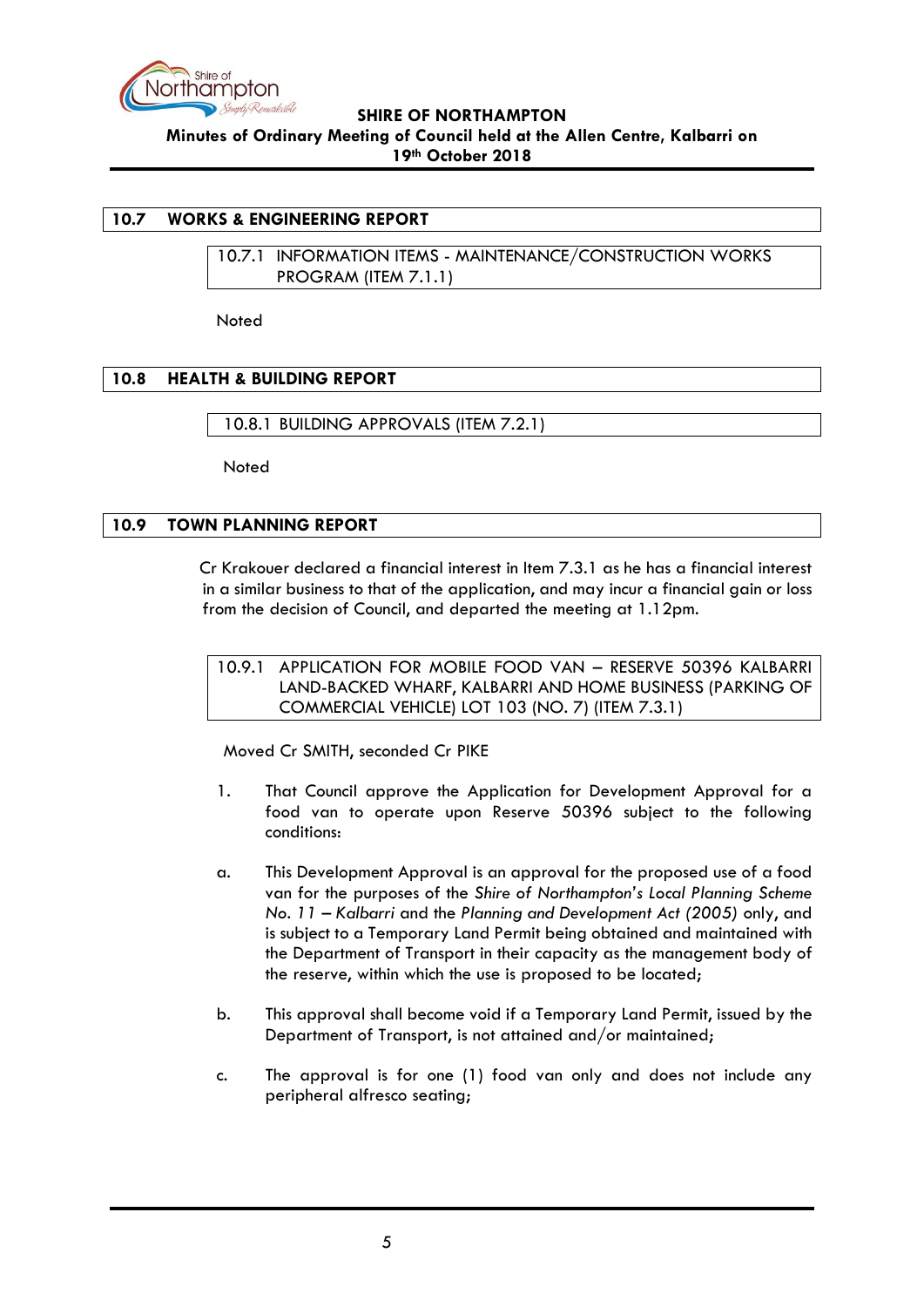

**Minutes of Ordinary Meeting of Council held at the Allen Centre, Kalbarri on** 

- **19th October 2018**
- d. Notwithstanding Condition No.'s 1a and 1b, this approval is valid for a period of three (3) years, and shall expire on the 19<sup>th</sup> October 2021, at which time the Applicant is required to reapply for a further Development Approval period;
- e Development/use shall be in accordance with the attached approved plans dated 19 October 2018 and subject to any modifications required as a consequence of this approval. The endorsed plan(s) shall not be modified or altered without the prior written approval of the local government;
- f. Any additions to, or change to, the approved use (not the subject of this consent/approval) requires further application and planning approval for that use/addition;
- g. The Applicant shall at no time interfere with the operations and activities of the commercial fishing activities upon the land-backed wharf, or with other approved users of the land-backed wharf, to the satisfaction of the local government;
- h. Should substantiated ongoing complaints be received in relation to Condition 1g, the Shire of Northampton reserves the right to review and/or revoke this Development Approval;
- i. The Applicant shall obtain Public Liability Insurance coverage to a minimum of \$20 million, and forward a copy of this certificate to the Shire of Northampton, to comply with the provisions of the *Shire of Northampton's Local Planning Policy – Commercial Recreational Tourism Activity*;
- j. The approved hours of operation of this food van are between 7am and 7pm, 7 days per week;
- k. This approval allows two (2) portable signs only to be used to promote the food van in the following locations:
	- (i) one sign to be located immediately adjacent to the food van upon Reserve 50396; and
	- (ii) the location of the second sign to be determined by the local government so as not to conflict with the proposed entry statement to the land-backed wharf;
- l. No further signs shall be permitted in relation to this Development Approval;
- m. This approval is issued only to M. Grove and is NOT transferable to any other person or to any other land parcel, without the further application and approval of the Shire of Northampton;
- n. The food van is approved to sell the following items only: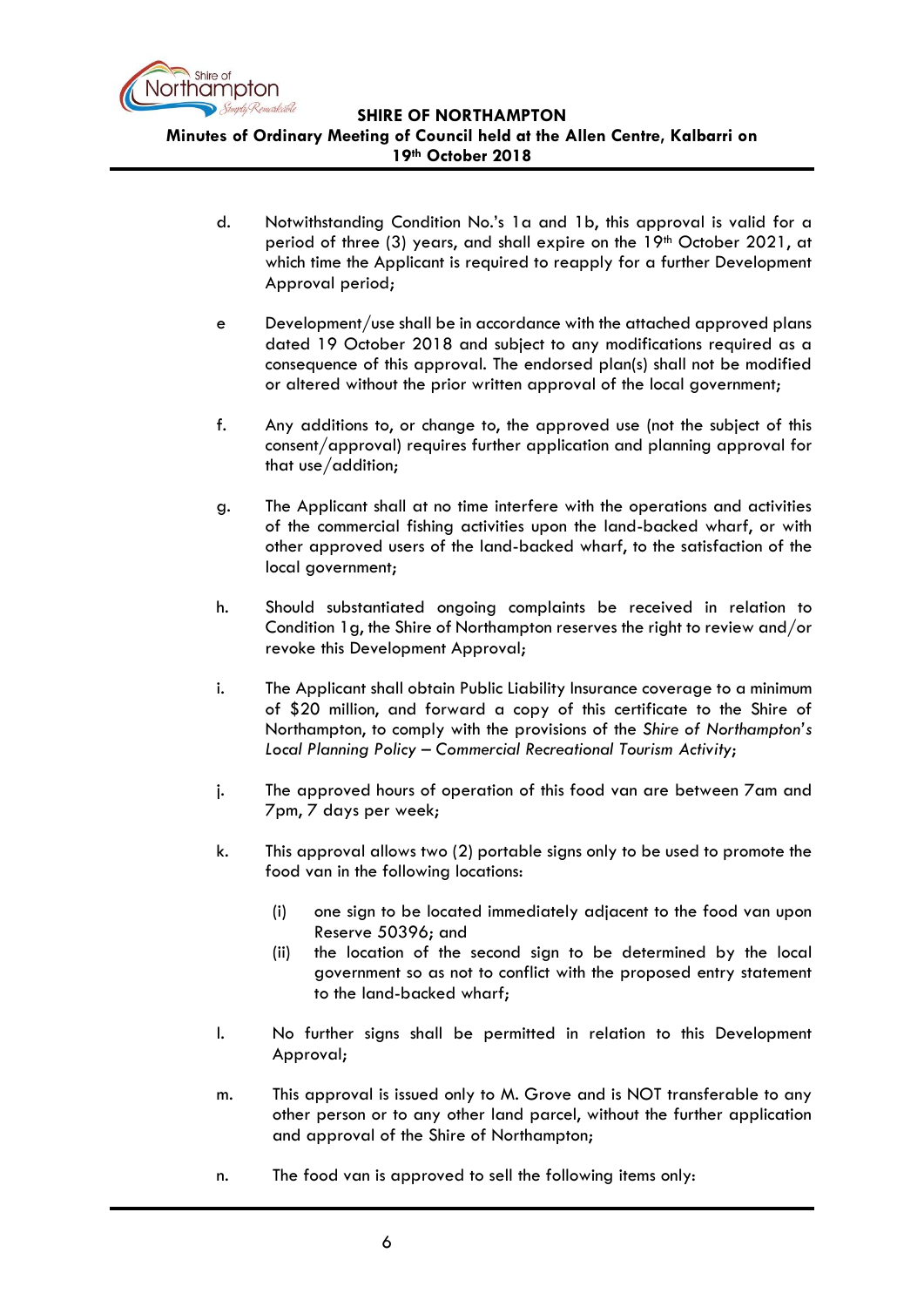

**Minutes of Ordinary Meeting of Council held at the Allen Centre, Kalbarri on 19th October 2018**

- Indonesian Cuisine
- Cooked Seafood; and
- Coffee, and other non-alcoholic canned and bottled beverages.
- o. The Applicant is required to provide adequate rubbish disposal facilities, remove all rubbish associated with the operation and maintain clean and sanitary conditions at all times;
- p. The land use hereby permitted shall not cause injury to or prejudicially affect the amenity of the locality by reason of the emission of smoke, dust, fumes, odour, noise, vibration, waste product or otherwise;
- q. The use of mechanical chimes or amplified music which could cause a noise nuisance is not permitted;
- r. The Applicant shall advise any customers of the food van who park their vehicles upon the land-backed wharf, so as to access the food van (and who are not authorised by the Department of Transport) to remove their vehicles immediately;
- s. The food van is required to be removed from Reserve 50396 at the close of business each day and is not permitted to be stored overnight upon the Reserve;
- t. This approval is subject to the Applicant entering into a suitable arrangement with the Department of Transport and/or the Shire of Northampton in relation to the use of an electrical power supply for the food van, with this Development Approval becoming void if a suitable power supply arrangement is unable to be agreed upon and instated;
- u. The use of a generator upon Reserve 50396 is only allowed during power outages and where an alternative power source is not accessible. At all other times, the Applicant shall utilise the power source provided by the Department of Transport upon Reserve 50396 only;
- v. The food van is permitted to be stored at Lot 103 (No. 7) Darwinia Drive, Kalbarri outside of trading hours and subject to:
	- (i) the van being stored within the property boundaries; and
	- (ii) the food van not causing injury to or prejudicially affecting the amenity of the locality by reason of the emission of smoke, dust, fumes, odour, noise, vibration, waste product or otherwise; and
	- (iii) the Applicant meeting the requirements of Condition  $1(x)$ , as per below;
- w. The Applicant is advised that the use of a generator in connection with the food van at Lot 103 Darwinia Drive is not allowed, except in the event of a power outage and only between the hours of 8am and 6pm;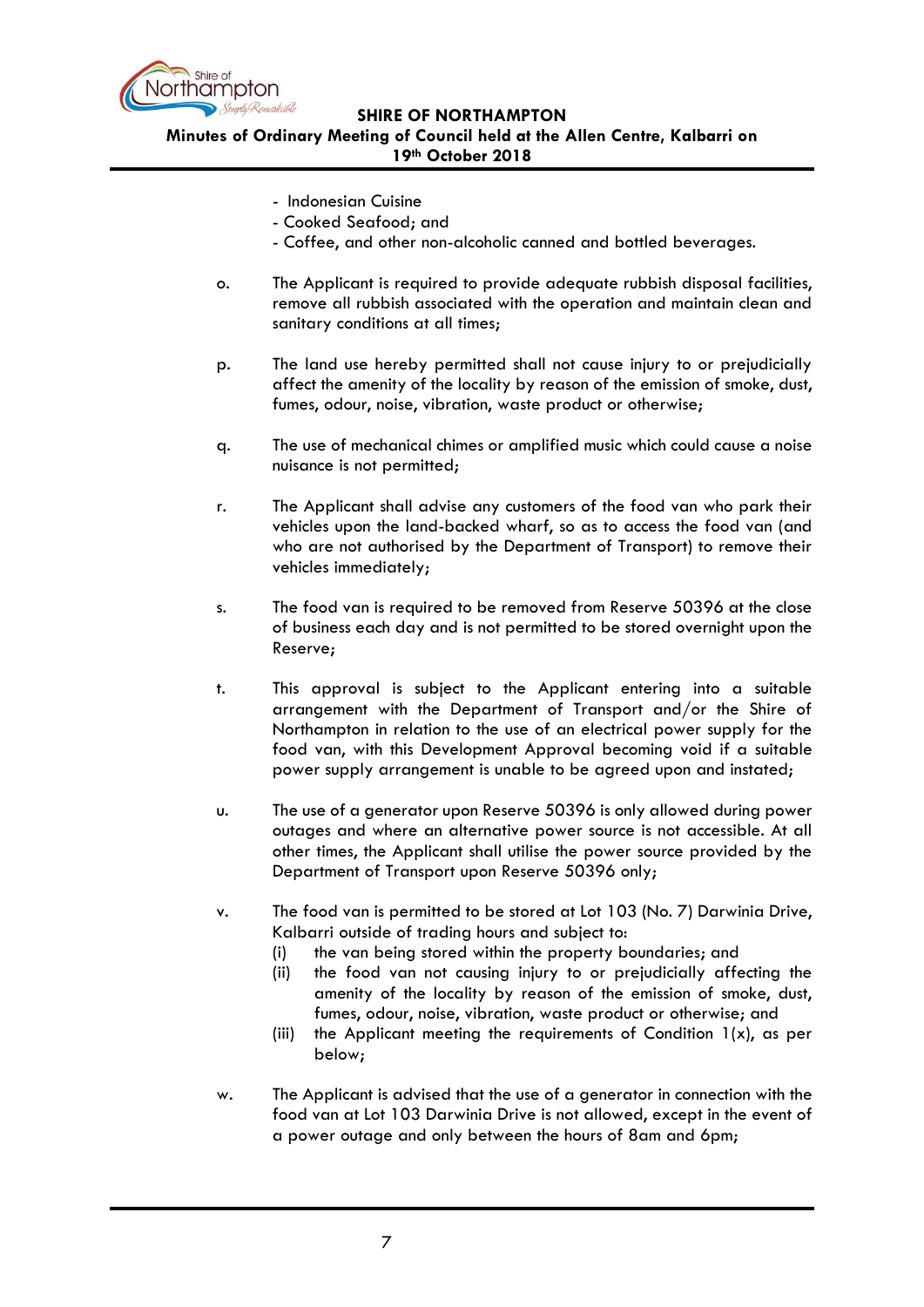

# **Minutes of Ordinary Meeting of Council held at the Allen Centre, Kalbarri on**

- **19th October 2018**
- x. No food is to be prepared within the dwelling upon Lot 103 (No. 7) Darwinia Drive, Kalbarri and all food preparation shall be contained within the food van, unless further application is made to, and approval is granted by, the Shire of Northampton; and
- y. The parking and storage of the commercial vehicle (food van) upon Lot 103 (No. 7) Darwinia Drive, Kalbarri requires annual approval, and the Applicant is advised that they must re-apply to the Shire of Northampton prior to the end of each financial year (30th June) to gain approval for the parking of the food van upon this residential lot.

#### Advice Notes

- 1. The Applicant is advised that it is not the responsibility of the local government to ensure that all correct approvals are in place and that all conditions contained within said approvals are upheld during the operations of the business.
- 2. The Applicant is advised that compliance with any and all governmental legislation and regulations, including but not limited to the Health Act and Regulations, and the Food Act and Regulations, is required at all times;
- 3. If an applicant is aggrieved by this determination there is a right (pursuant to the Planning and Development Act 2005) to have the decision reviewed by the State Administrative Tribunal. Such application must be made within 28 days from the date of this notice.

## And;

- 2. That Council advise the Department of Transport that it has approved the Application for Development Approval subject to the above conditions and, forward to the Department of Transport all correspondence received from stakeholders in relation to the proposed siting of the food van, for their final determination.
- 3. That all access road signage for operators upon the land-backed wharf be relocated to a suitable site to be determined by the Chief Executive Office to ensure that the signage doesn't degrade or interfere with the proposed Entry Statement to the land-backed wharf.

CARRIED 8/0

Cr Krakouer returned to the meeting at 1.26pm.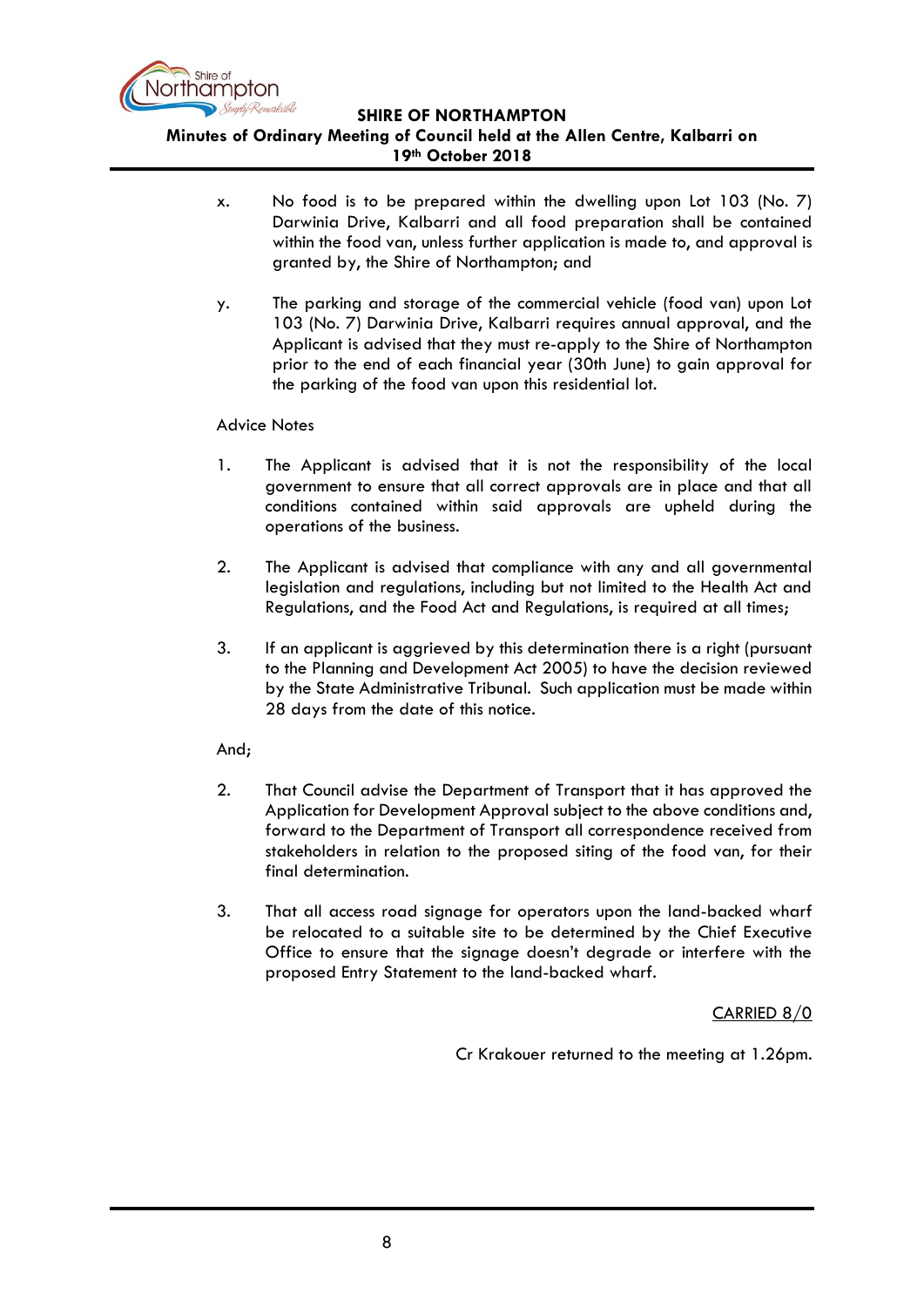

<span id="page-8-0"></span>**Minutes of Ordinary Meeting of Council held at the Allen Centre, Kalbarri on 19th October 2018**

10.9.2 REQUEST FOR BOND FEE REDUCTION – SINGLE DWELLING AND ANCILLARY DWELLING - LOT 65 (NO. 7) BORONIA CIRCUIT, KALBARRI (ITEM 7.3.2)

Moved Cr HAY, seconded Cr SUCKLING

That Council:

- 1. Refuse the Applicant's request to reduce the bond payable from \$10,000 to \$5,000 (as required under the original planning application's estimated cost and approval);
- 2. Advise the Applicant that a bond to the amount of \$10,000 is required, with the \$5,000 outstanding to be received by the Shire of Northampton no later than the 30<sup>th</sup> November 2018;
- 3.. Require the Applicant to complete and sign a new Statutory Declaration form on the template provided, that states the above bond amount; and
- 4. Require the Applicant to pay an additional \$211 planning fee for the amendment of his Development Approval D/A 2017-072 to include a sliding door and office.

CARRIED 9/0

<span id="page-8-1"></span>10.9.3 PROPOSED AMENDMENT TO DEVELOPMENT APPROVAL - TRADE SUPPLIES (PRIMARY PRODUCTION) - LOT 118 (NO. 214) HAMPTON ROAD, NORTHAMPTON (ITEM 7.3.3)

Moved Cr CARSON, seconded Cr KRAKOUER

That Council:

- 1. Waive the planning amendment fee of \$1,292 associated with the application to amend Development Approval D/A 2017-101, on the basis that there are no structural changes to the building plans and the only changes are scheduling changes;
- 2. Approve the Amendment to Development Approval D/A 2017-101 subject to the following conditions: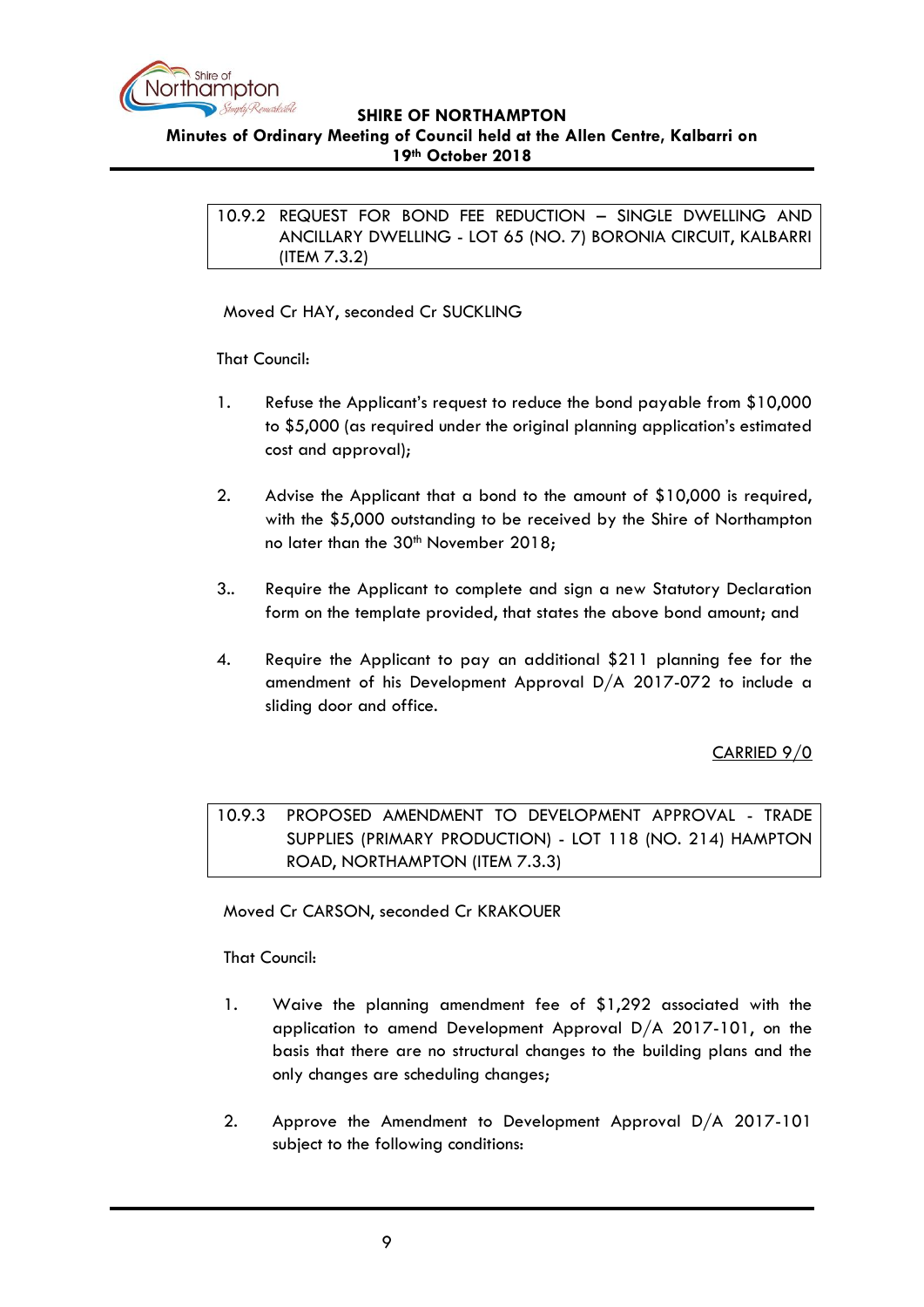

#### **Minutes of Ordinary Meeting of Council held at the Allen Centre, Kalbarri on 19th October 2018**

- a. Development shall be in accordance with the attached approved plan(s) dated 19 October 2018 and subject to any modifications required as a consequence of any condition(s) of this approval. The endorsed plan(s) shall not be modified or altered without the prior written approval of the local government;
- b. Any additions to or change of use of any part of the building or land (not the subject of this approval) requires further application and development approval for that use/addition;
- c. Approval is granted on the basis the proposed development/use is not considered a sensitive land use and the proposed development/use complies with the recommendations made by the Environmental Assessment Report (LK138.1) for Lot 118 Hampton Road Northampton, prepared by Land Kwality dated 27 November 2017;
- d. The applicant is to prepare, submit and implement a Risk Assessment that meets the requirements of the Dangerous Goods Safety (Storage and Handling of Non- Explosives) Regulations 2007 to the approval of the Department of Mines, Industry Regulation and Safety and the Local Government;
- e. The existing below ground fuel tanks are to be removed in accordance with the requirements of the Department of Mines, Industry Regulation and Safety;
- f. Prior to commencement of development works, investigation for soil and groundwater contamination is to be carried out to determine if remediation is required;
- g. If required, remediation, including validation of remediation, of any contamination identified shall be completed prior to the completion of construction works to the satisfaction of the Local Government on advice from the Department of Water and Environment Regulation, to ensure that the site is suitable for the proposed use;
- h. Investigations and remediation are to be carried out in compliance with the Contaminated Sites Act 2003 and current Department of Water and Environment Regulation's contaminated sites guidelines;
- i. A building permit shall be issued by the local government prior to the commencement of any work on the site;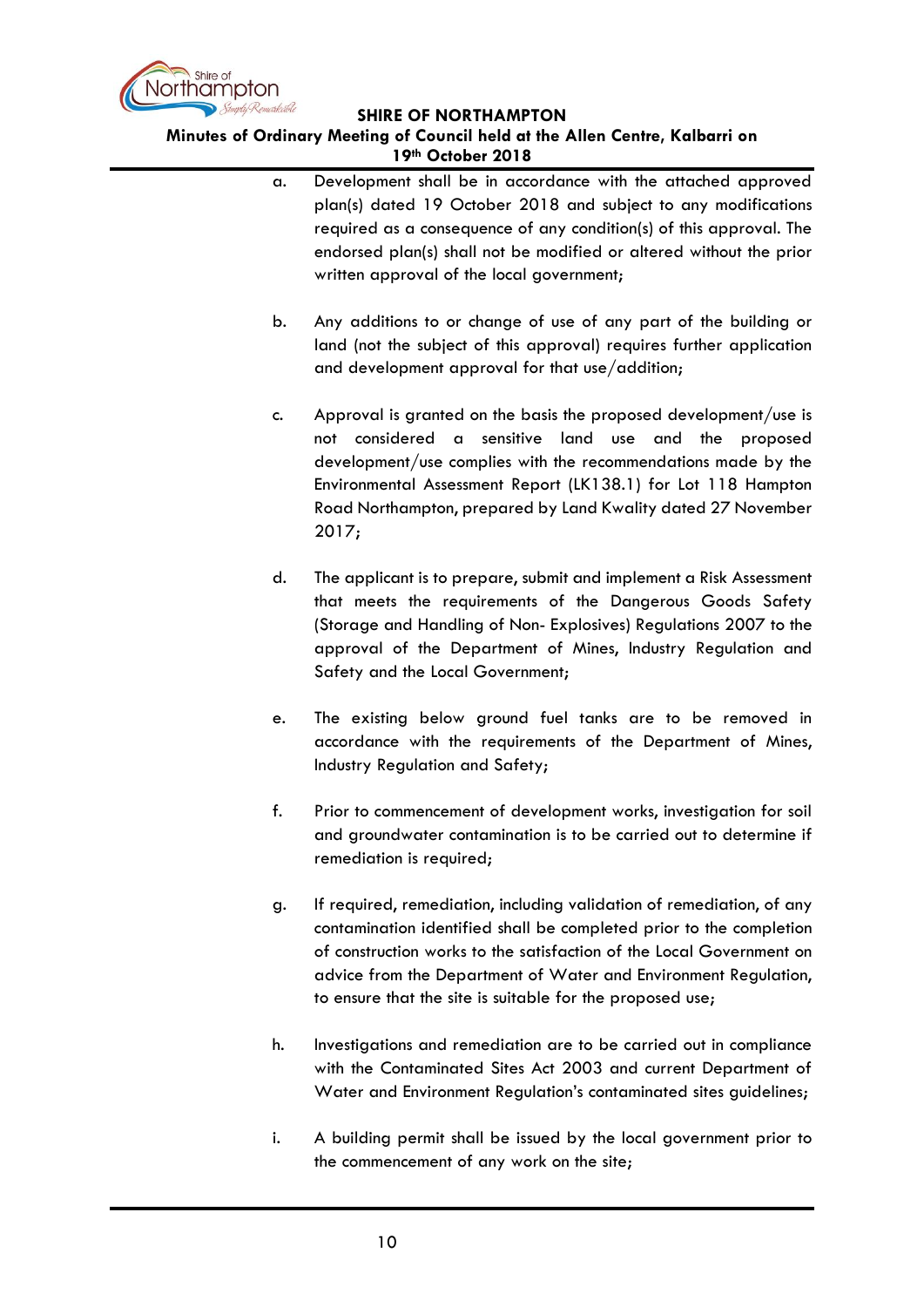

**Minutes of Ordinary Meeting of Council held at the Allen Centre, Kalbarri on 19th October 2018**

- j. A detailed schedule of external materials and colours to be used in the construction of the development shall be submitted prior to lodgement of an application for a building permit to the approval of the local government;
- k. A traditional profile of roof guttering shall be used for the Shop front building for the collection of stormwater and modern profiles are not permitted;
- l. The proposed outbuildings are to be constructed of coated metal sheeting (Colorbond), and the use of Zincalume is not permitted;
- m. All stormwater is to be disposed of on-site to the specifications and approval of the local government;
- n. Any soils disturbed or deposited on site shall be stabilised to the approval of the local government;
- o. No equipment, machinery, tools of trade goods or materials connected with the business are to be stored (either temporarily or permanently) on any part of the lot other than within the buildings or its service yard;
- p. Prior to occupation or use of the development, vehicle parking, manoevering and circulation areas shall be designed, constructed, sealed, drained line marked and kerbed in accordance with the attached approved plan dated 19 October 2018. The areas must be sealed in bitumen or concrete in accordance with the Shire of Northampton specifications, unless otherwise approved by the Manager for Works and Engineering;
- q. The loading and/or unloading of vehicles is to occur on-site and in a manner that does not interfere with the parking of vehicles in the car park. All car parking bays in the car park are to be made available at all times for the parking of vehicles by visitors and employees;
- r. The redundant crossover shall be removed as marked in RED on the attached approved plan(s) dated 19 October 2018, and the kerbing, verge and footpath reinstated at the Applicant's cost;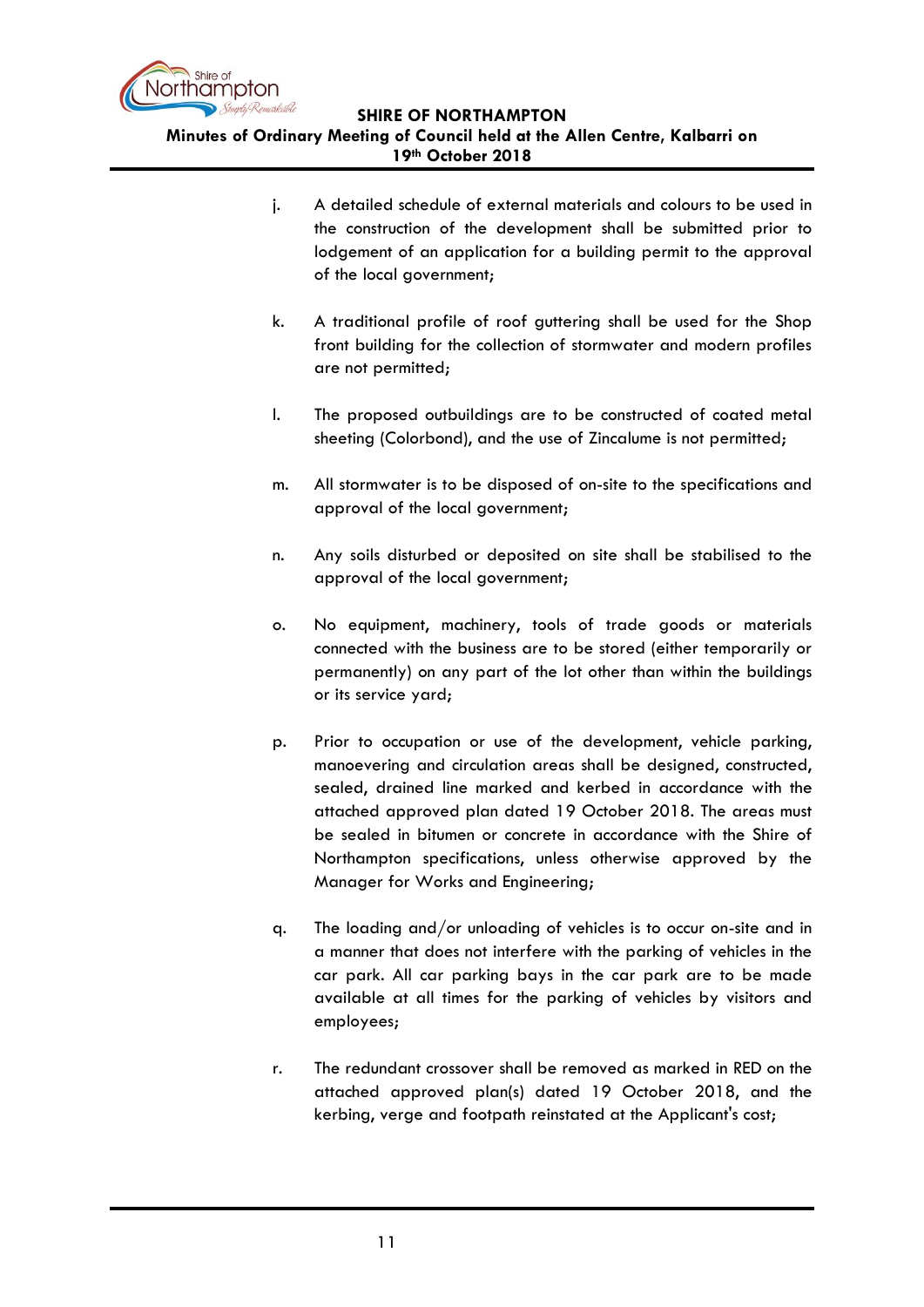

- s. One driveway shall be permitted onto Hampton Road. This shall be sealed including the carparking area, 9m in width, at right angles to the road and be situated at the location marked in RED on the attached approved plan(s) dated 19 October 2018;
- t. Installation of crossing places to the standards and specifications for commercial use to the approval of the local government; and
- u. The Applicant shall maintain bunding on Lot 118 Hampton Road, Northampton in accordance with the recommendations made by the Environmental Assessment Report (LK138.1) for Lot 118 Hampton Road Northampton, prepared by Land Kwality dated 27 November 2017.
- v. Should the construction of Stage 2, as per the attached approved plans dated 19 October 2018, not have commenced or be about to commence within a two year period from the date of construction of the outbuilding, then the Applicant shall be required to, at a minimum, provide landscaping and/or screening to the front façade of the outbuilding to soften the western façade, to the approval of the local government;
- w. Should the construction of Stage 2, as per the attached approved plans dated 19 October 2018, not have commenced or be about to commence within a five year period from the date of construction of the outbuilding, then the Applicant shall be required to submit and undertake structural and aesthetic alterations to the front of the outbuilding (for example, windows, entry doors, verandah, cladding and landscaping, or an alternative smaller shop front, in accordance with the heritage guidelines of the Shire's Local Planning Scheme) to the approval of the local government; and
- x. The visible storage of outdoor trade supplies and materials towards the front of the lot is not permitted, and trade supplies and materials shall be stored wholly within the outbuilding or gravelled storage area as shown on the attached approved plans dated 19 October 2018, or screened from view from the street, unless they form part of a trade display for promotional purposes.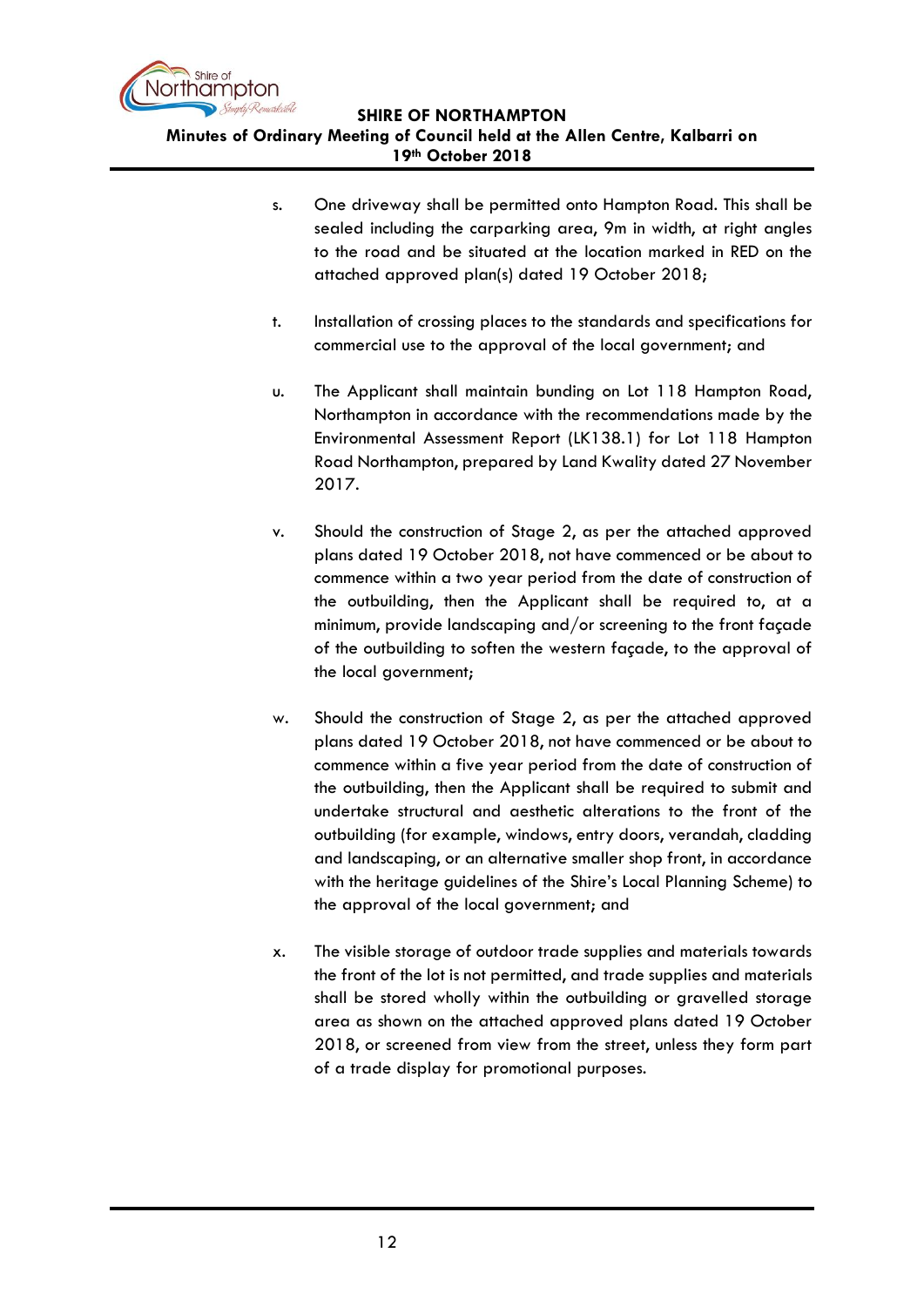

#### Advice Notes:

- Note 1: If the development/use the subject of this approval is not substantially commenced within a period of 2 years, or another period specified in the approval after the date of determination, the approval will lapse and be of no further effect;
- Note 2. Where an approval has so lapsed, no development must be carried out without the further approval of the local government having first been sought and obtained.
- Note 3: If an applicant or owner is aggrieved by this determination there is a right of review by the State Administrative Tribunal in accordance with the Planning and Development Act 2005 Part 14. An application must be made within 28 days of determination.
- Note 4: Compliance is required with the Dangerous Goods Safety (Storage and Handling of Non- Explosives) Regulations 2007.
- Note 5: In regard to Condition No. 4 the Applicant/Owner is advised that all chemical storage and handling on the property is to comply with the requirements of the Department of Mines, Industry Regulation and Safety, Department of Health, Department of Water and Environment Regulation and Agsafe.
- Note 6: In regard to Conditions No. 5, 6 & 7 the Applicant/Owner is advised that these conditions were required by the Department of Water and Environment Regulation (DWER) prior to the submission of the finalised Environmental Assessment Report to their Department for their review and approval. Once notification has been received from DWER that they support the findings of the Environmental Assessment Report, these conditions will be considered to have been met.
- Note 7: The development will require the approval of Water Corporation's Building Services section prior to commencement of works and infrastructure contributions and fees may apply.
- Note 8. The Applicant must obtain approval from Main Roads before any crossover construction and redundant works are undertaken within the NWCH road reserve. The applicant seeking to undertake works within the Main Roads' road reserve is required to submit an Application as outlined in the Application Kit and Guidelines for Low Complexity Work. Application Kits can be found on the Main Roads website >Our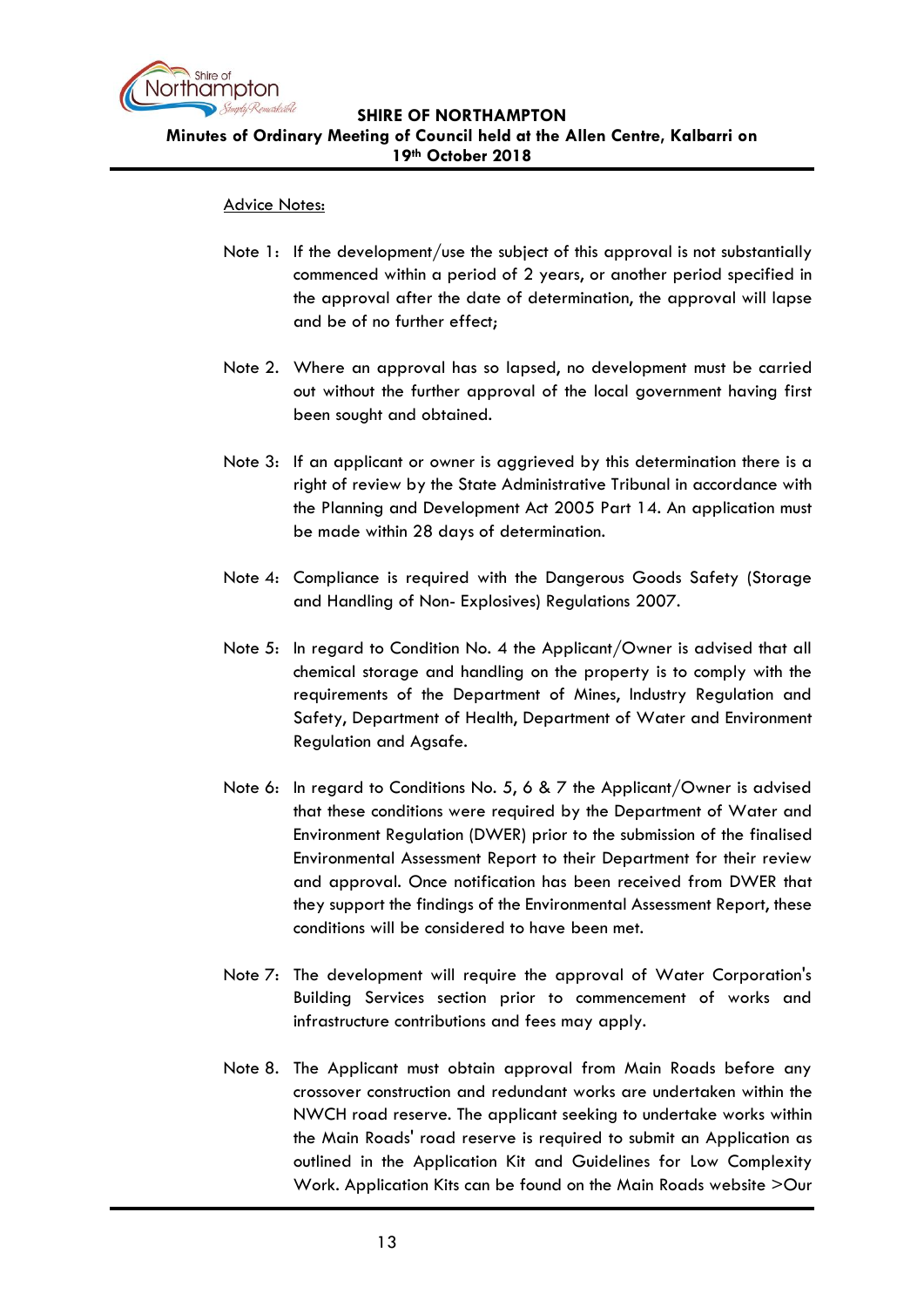

# **Minutes of Ordinary Meeting of Council held at the Allen Centre, Kalbarri on 19th October 2018**

Roads> Conducting Works on Roads > Application Kit and Guidelines for Organisations Seeking to Undertake Works Within Road Reserve – Low Complexity Works.

Note 9. A crossover layout plan will need to be prepared by the application in consultation with the Shire of Northampton and Main Roads to consider the attached markups on the site plan to adequately separate traffic turning in and out, and ensure the line of sight is kept of obstructions greater than 0.2m in height as specified in section 5.1.4 and Figure 5 of the Main Roads Driveways Policy.

# CARRIED 9/0

# <span id="page-13-0"></span>10.9.4 LOCAL PLANNING POLICY REVIEW - DRAFT EXTRACTIVE INDUSTRY LOCAL PLANNING POLICY (ITEM 7.3.4)

Moved Cr PIKE, seconded Cr STEWART

That Council pursuant to Schedule 2 - Deemed Provisions, Part 2, cl 4 of the Planning and Development (Local Planning Schemes) Regulations 2015 resolve to:

1. Adopt for final approval the modified Extractive Industry Local Planning Policy and proceed to publish a notice to this effect in the local newspaper.

## CARRIED 9/0

## <span id="page-13-1"></span>10.9.5 CHRMAP STEERING COMMITTEE – NOMINATED CHAIRPERSON NOT MEMBER OF COUNCIL (ITEM 7.3.5)

Moved Cr PIKE, seconded Cr STEWART

<span id="page-13-2"></span>That Council modify the Steering Committee's Terms of Reference for the preparation of the Horrocks Coastal Hazard Risk Management and Adaptation Plan to enable a Community Representative to be Chairperson of the Steering Committee.

CARRIED 9/0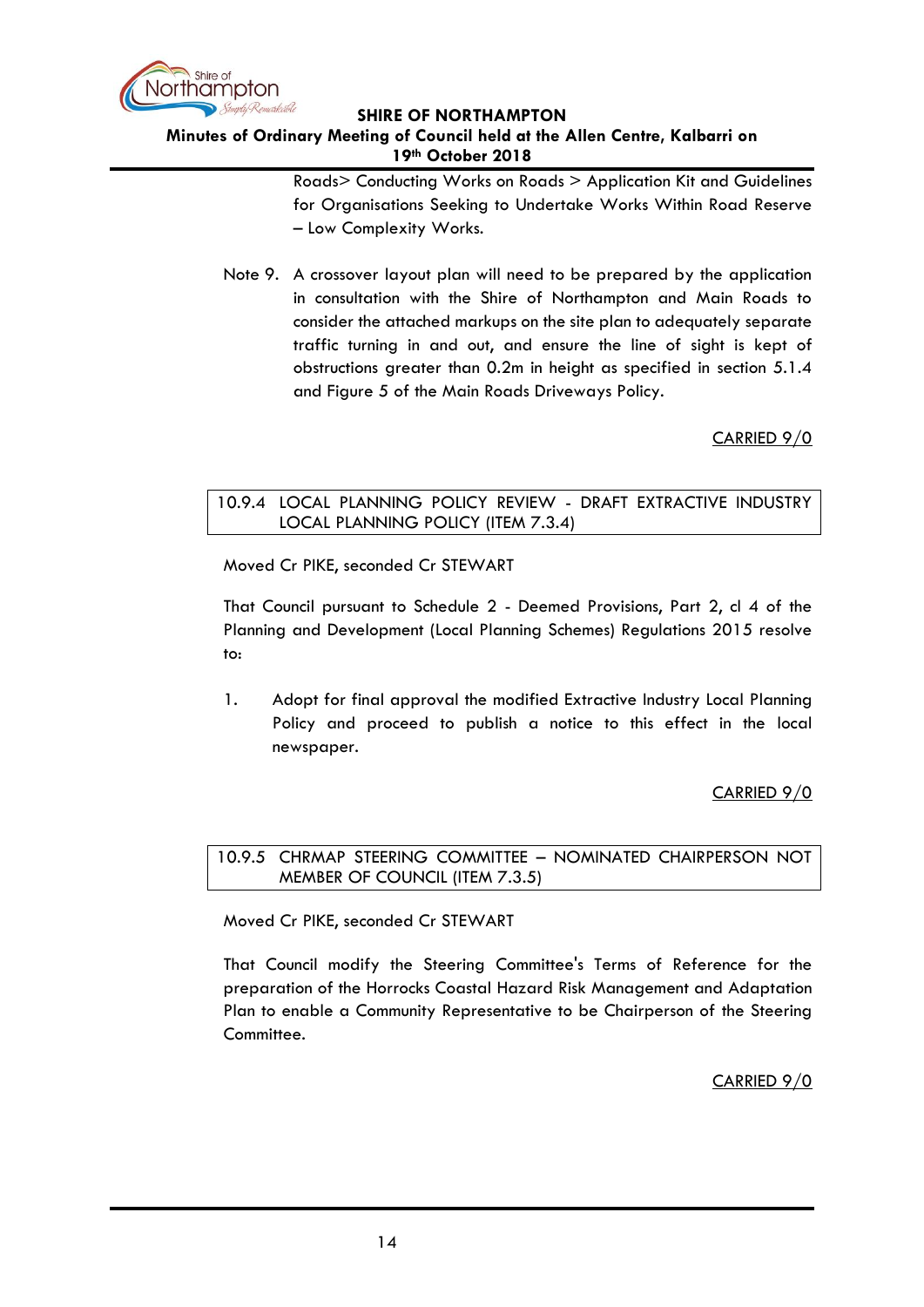

10.9.6 SUMMARY OF PLANNING INFORMATION ITEMS (ITEM 7.3.6)

Noted.

## <span id="page-14-1"></span><span id="page-14-0"></span>**10.10 FINANCE REPORT**

10.10.1 ACCOUNTS FOR PAYMENT (ITEM 7.4.1)

Moved Cr SIMKIN, seconded Cr HAY

That Municipal Fund Cheques 21524 to 21543 inclusive totalling \$58,190.19, Municipal EFT payments numbered EFT18363 to EFT18500 inclusive totalling \$462,065.67, Trust Fund Cheques 2348 to 2358, totalling \$2,416.60, Direct Debit payments numbered GJ0301 to GJ0306 inclusive totalling \$233,689.96 be passed for payment and the items therein be declared authorised expenditure.

#### CARRIED BY AN ABSOLUTE MAJORITY 9/0

## <span id="page-14-2"></span>10.10.2 MONTHLY FINANCIAL STATEMENTS – SEPTEMBER 2018 (ITEM 7.4.2)

Moved Cr STOCK-STANDEN, seconded Cr KRAKOUER

That Council adopts the Monthly Financial Report for the period ending 30<sup>th</sup> September 2018.

CARRIED 9/0

#### <span id="page-14-3"></span>10.10.3 2018-2019 FEES AND CHARGES SCHEDULE ADJUSTMENT (ITEM 7.4.3)

Moved Cr CARSON, seconded Cr STEWART

That Council adopts the revised Fees and charges as presented below:

| Horrocks Caravan Park         | \$21,917.51 |
|-------------------------------|-------------|
| Lot 588 Grey St Kalbarri      | \$23,796.26 |
| Lot 589 Grey St Kalbarri      | \$14,718.72 |
| Unit 1 Lot 83 Kitson Circut   | \$6,995.03  |
| Unit 2 Lot 83 Kitson Circut   | \$6,995.03  |
| Unit 3 Lot 83 Kitson Circut   | \$8,160.87  |
| Unit 4 Lot 83 Kitson Circut   | \$8,160.87  |
| Kalbarri Airport Landing Fees | \$15.00     |

CARRIED BY AN ABSOLUTE MAJORITY 9/0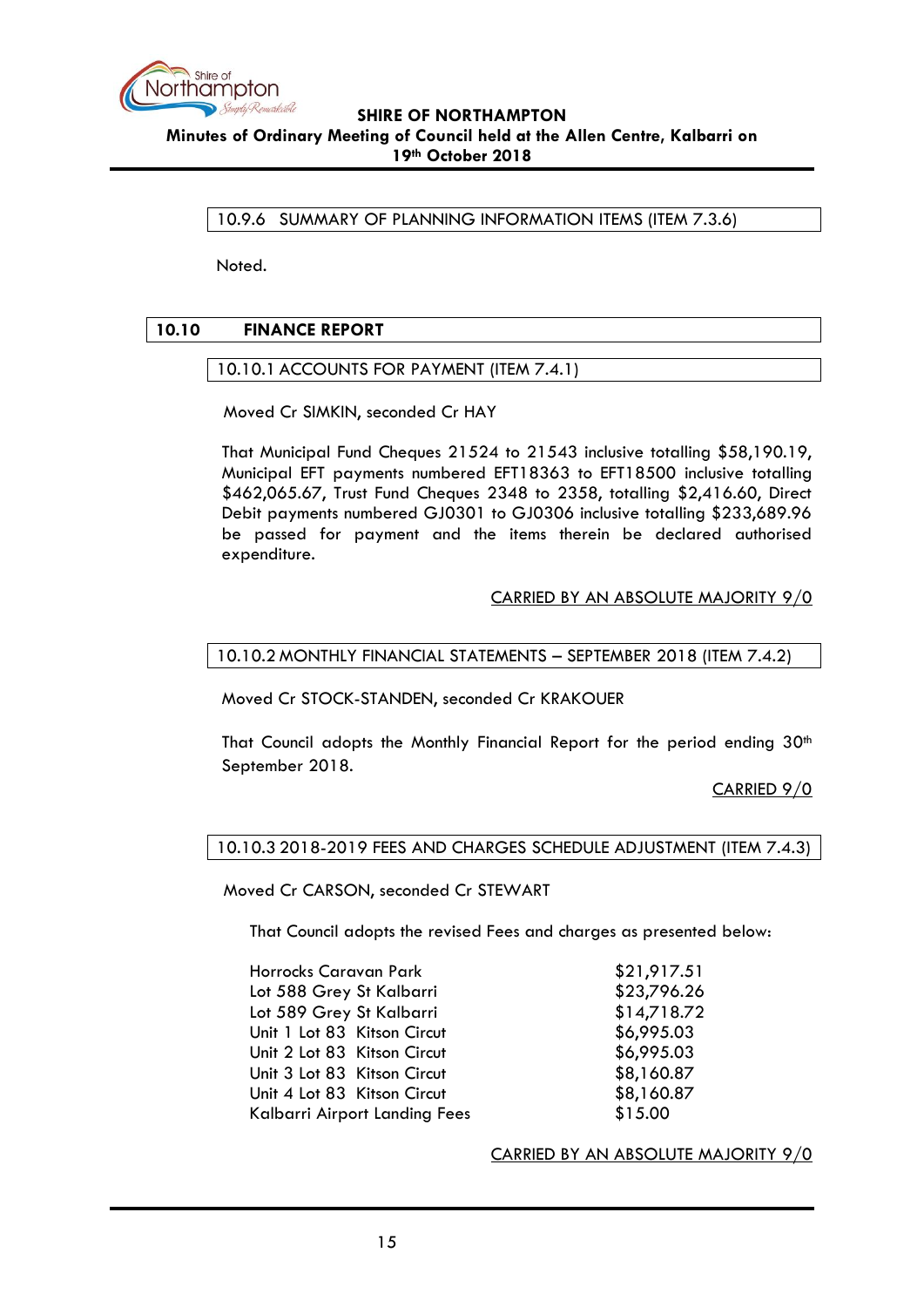

# <span id="page-15-1"></span><span id="page-15-0"></span>**10.11 ADMINISTRATION & CORPORATE REPORT**

#### 10.11.1 ROAD MAINTENANCE DIRECT GRANT (ITEM 7.5.1)

Moved Cr SUCKLING, seconded Cr STEWART

That Council:

- 1. Note the advice with the change of Direct Road Maintenance Grant and revoke its decision at the September 2018 meeting, Minute 9.11.2 and continue to progress with the development of a road reserve to Little Bay to the value of \$48,000 in 2018/19.
- 2. Rescind minute 9.11.2 and re-instate the original budget to a value of \$48,000 for the creation of the Little Bay Road Reserve

## CARRIED BY AN ABSOLUTE MAJORITY 9/0

<span id="page-15-2"></span>10.11.2 LAND & ROAD RESERVE TRANSFERS – KALBARRI WORKS DEPOT (ITEM 7.5.3)

#### Moved Cr STEWART, seconded Cr SMITH

#### That Council:

- 1. Approve of the closure of road reserve off Porter Street that is currently within the Kalbarri works depot as per the provisions of Section 58 of the *Land Administration Act 1997*, (refer Appendices 1).
- 2. Should there be no objection to the road closure, then the CEO be given delegated authority to progress with the formal road closure without further reference to the Council.
- 3. Request the Department of Planning Lands and Heritage to amalgamate the closed road reserve and crown reserves 38384 and 36021 comprising of Lots 558, 1009 and 1010 to form one crown reserve for the purpose of depot site (as per current Management Order purpose).
- 4. Prepare and submit a deposited plan supporting the road closure and redescription of existing crown reserves.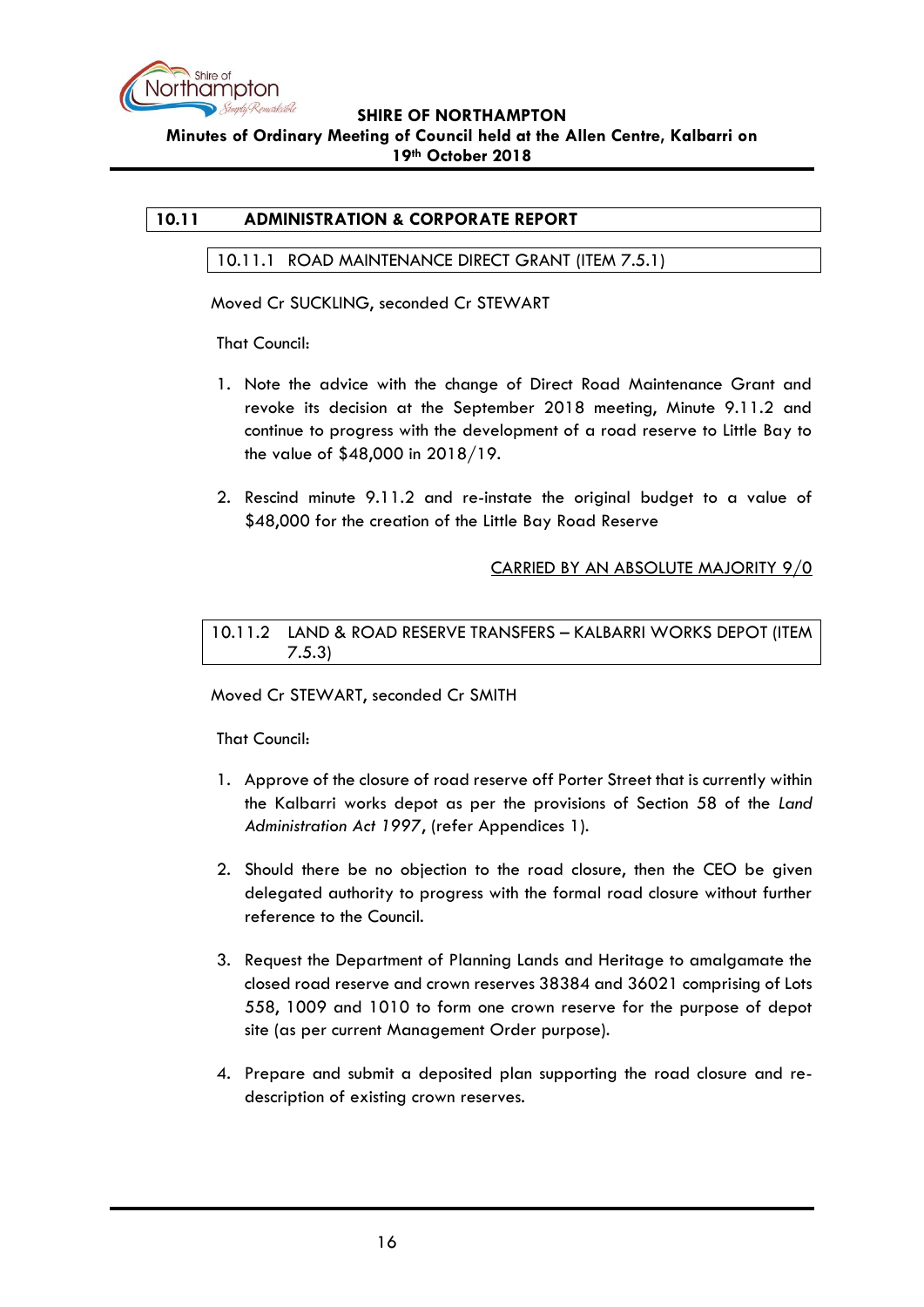

5. That costs to be incurred for this process be declared authorised expenditure

# CARRIED BY AN ABSOLUTE MAJORITY 9/0

# <span id="page-16-0"></span>10.11.3 RATES RECOVERY – RODNEY MACKENZIE (ITEM 7.5.3)

Moved Cr SUCKLING, seconded Cr KRAKOUER

That Council responds to Mr Rodney MacKenzie's legal advisors advising that Council disallows the objection in whole on the basis that none of the grounds raised fall under the grounds of objection prescribed under section 6.76(1) of the Act, which states:

- 1. A person may, in accordance with this section, object to the rate record of a local government on the ground:
	- (a) that there isan error in the rate record
		- (i) with respect to the identity of the owner or occupier of any land; or
		- (ii) on the basis that the land or part of the land is not rateable land;
- or
- (b) if the local government imposes a differential general rate, that the characteristics ofthe land recorded in the rate record asthe basis for imposing that rate should be deleted and other characteristics substituted

CARRIED 9/0

Cr Krakouer declared an interest in Item 7.5.4 as he has a financial interest in the item, having quoted on the installation of the metres, and may incur a financial gain or loss from the decision of Council, and departed the meeting at 2.26pm.

<span id="page-16-1"></span>10.11.4 ELECTRICITY METERS – KALBARRI SPORT & RECREATION CENTRE (ITEM 7.5.4)

Moved Cr SUCKLING, seconded Cr STOCK-STANDEN

That Council defer the proposal to install separate electricity meters for the various buildings/functions at the Kalbarri Sport and Recreation area for further consideration within the 2019/20 Budget.

CARRIED 8/0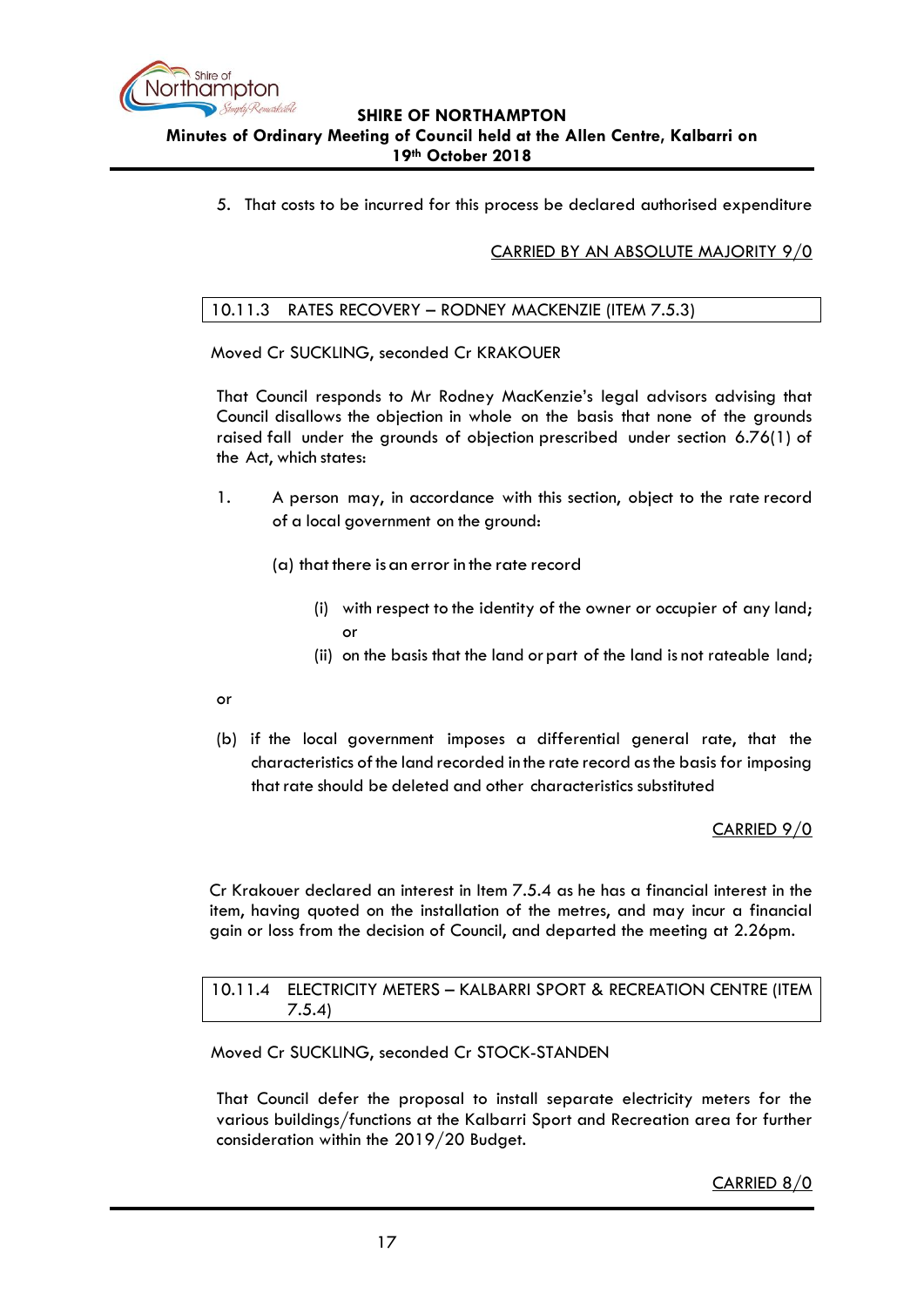

Cr Krakouer returned to the meeting at 2.27pm.

<span id="page-17-0"></span>10.11.5 PROPOSED ENTRY STATEMENTS TO KALBARRI COMMERICAL FISHING PRECINCT (ITEM 7.5.5)

Moved Cr SIMKIN, seconded Cr SMITH

That Council approve of the construction of an entry statement to the entry of the Kalbarri Commercial Fishing land back wharf/precinct as per the design presented**.**

CARRIED 9/0

Cr Hay declared a financial interest in Item 7.5.6 as he has a financial interest in a parcel of land that is adjacent to this proposal and may incur a financial gain or loss from the decision of Council, and departed the meeting at 2.30pm.

## <span id="page-17-1"></span>10.11.6 PORT GREGORY PLAYGROUND (ITEM 7.5.6)

Moved Cr SUCKLING, seconded Cr STEWART

That Council authorise an additional \$5,200 for the erection of a new playground at Port Gregory and this be declared authorised expenditure.

#### CARRIED BY AN ABSOLUTE MAJORITY 8/0

Cr Hay returned to the meeting at 2.33pm.

## <span id="page-17-2"></span>**10.12 SHIRE PRESIDENT'S REPORT**

Since the last Council meeting Cr Simkin reported on his attendance at the following:

- 8/10/2018 Regional Road Group Coastal Sub-Group Meeting
- 17/10/2018 Port Gregory/Yallabatharra Fire Brigade Meeting where Owen Simkin was given a Service Recognition Award for his longevity to the Fire Brigade

## <span id="page-17-4"></span><span id="page-17-3"></span>**10.13 COUNCILLORS' REPORTS**

#### 10.13.1 CR SMITH

Since the last Council meeting Cr Smith reported on his attendance at:

9/10/2018 Kalbarri Visitor Centre Meeting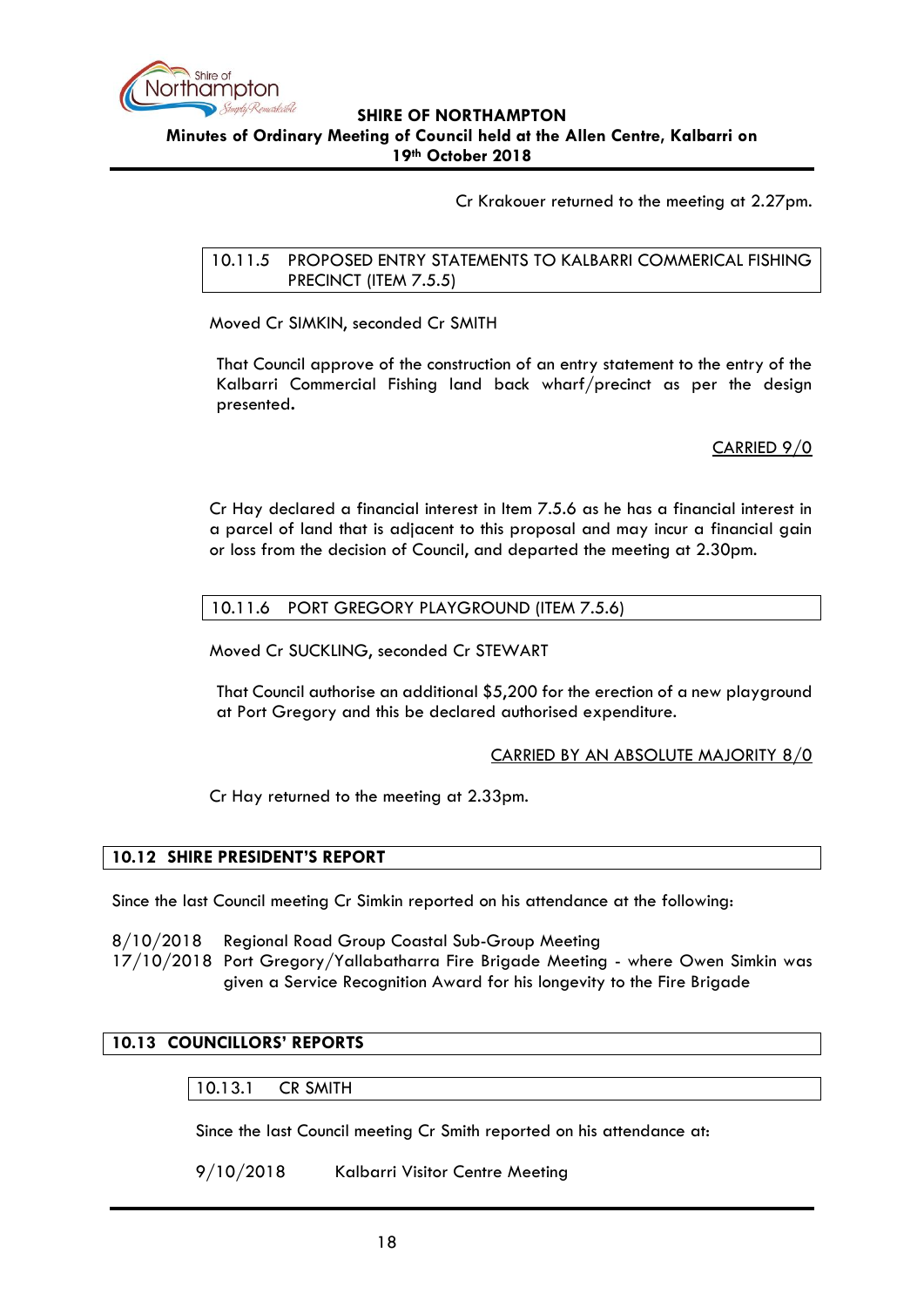

#### **Minutes of Ordinary Meeting of Council held at the Allen Centre, Kalbarri on 19th October 2018**

# <span id="page-18-0"></span>10.13.2 CR STEWART

Since the last Council meeting Cr Stewart reported on his attendance at:

18/10/2018 WALGA Effective Communication Training Course

## <span id="page-18-1"></span>10.13.3 CR PIKE

Since the last Council meeting Cr Pike reported on his attendance at:

16/10/2018 Local Government Road Safety Awards- Kalbarri Roadwise Committee won the award for Local Road Safety Partnerships

#### <span id="page-18-2"></span>10.13.4 CR SUCKLING

Since the last Council meeting Cr Suckling reported on her attendance at:

| 10/10/2018 | Northampton Community Centre AGM                     |
|------------|------------------------------------------------------|
| 15/10/2018 | Northampton Occasional Child Care Centre Meeting     |
| 18/10/2018 | <b>WALGA Effective Communication Training Course</b> |

<span id="page-18-3"></span>10.13.5 CR STOCK-STANDEN

Since the last Council meeting Cr Stock-Standen reported on her attendance at:

1/10/2018 CHRMAP Steering Committee Meeting

#### <span id="page-18-5"></span><span id="page-18-4"></span>**10.14 NEW ITEMS OF BUSINESS**

#### 10.14.1 KALBARRI ROADWISE COMMITTEE AWARD

Cr Stock-Standen asked if, in recognition of their recent award, Council could write the Kalbarri Roadwise Committee a letter of congratulations.

Moved Cr STOCK-STANDEN, seconded Cr SUCKLNG

<span id="page-18-6"></span>That Council direct staff to write a letter of congratulation to the Kalbarri Roadwise **Committee** 

CARRIED 9/0